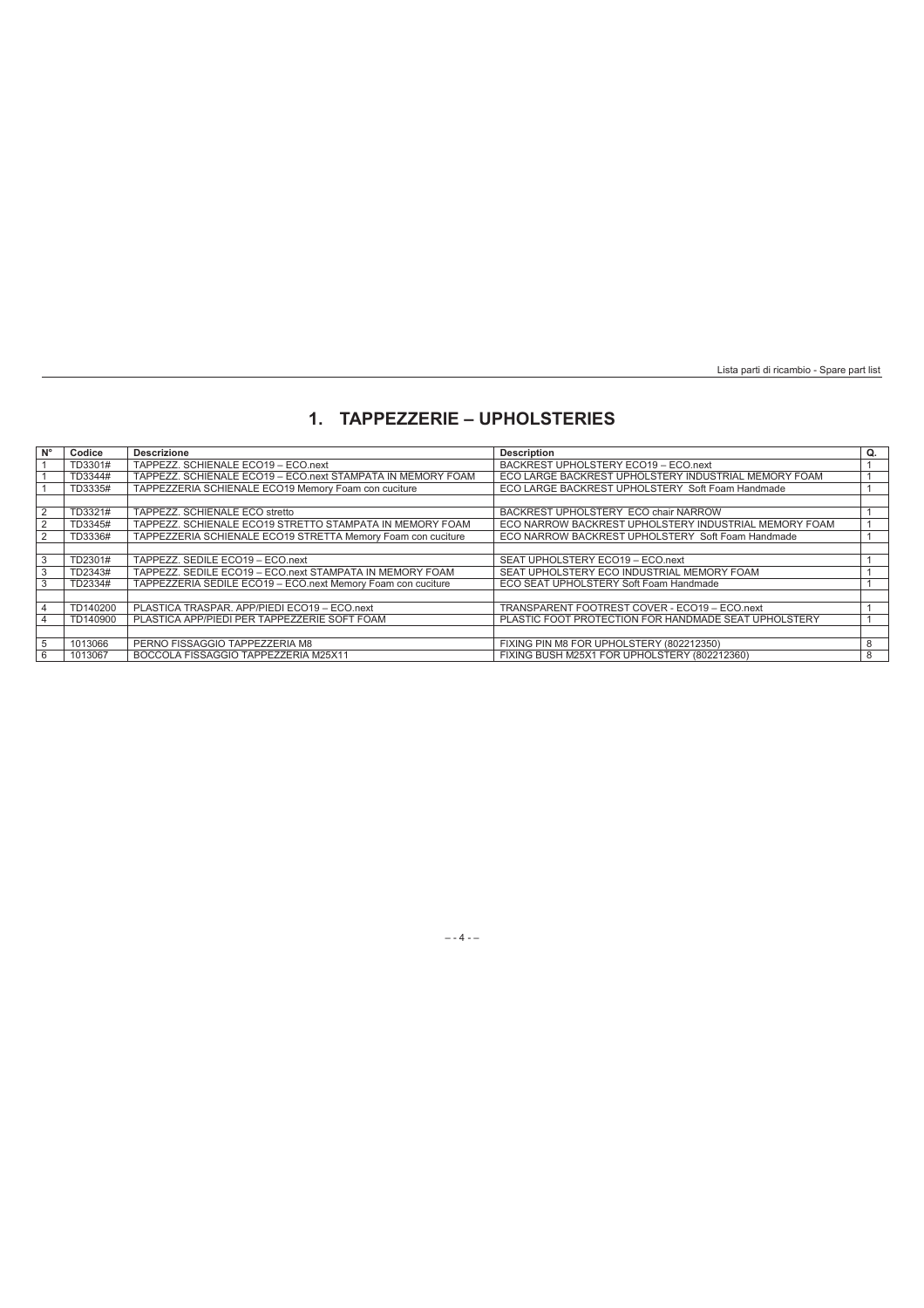

 $- - 5 - -$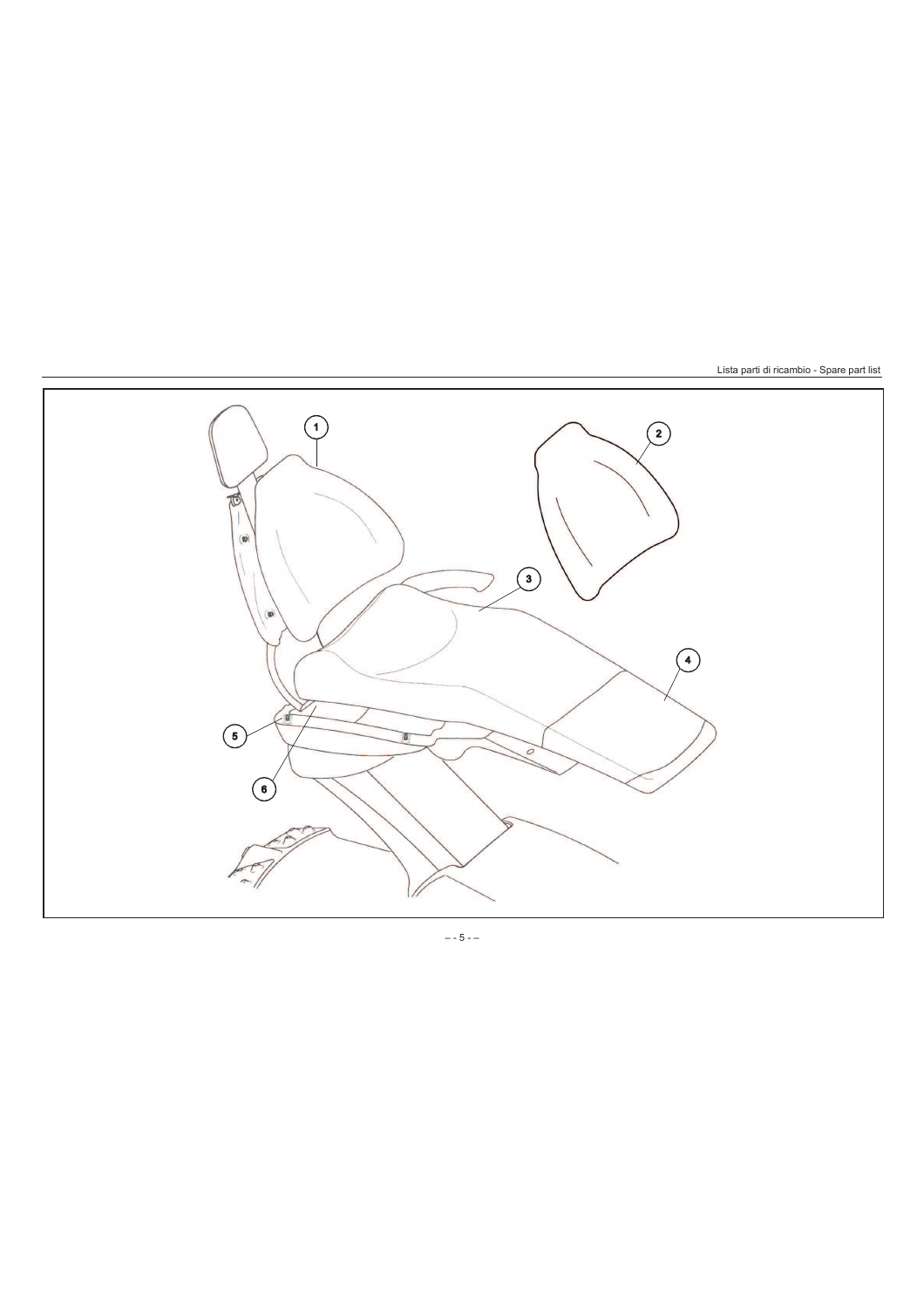## **2. BRACCIOLI IN PU – ARMRESTS**

| N°             | Codice  | <b>Descrizione</b>                               | <b>Description</b>                                    | Q. |
|----------------|---------|--------------------------------------------------|-------------------------------------------------------|----|
|                | TR4106# | BRACCIOLO DX ECONext /2009Next / LUX IT COMPLETO | COMPLETE RIGHT ARMREST FOR ECONext /2009Next / LUX IT |    |
|                | TD1001# | BRACCIOLO ECONext /2009Next /LUX IT              | ARMREST mod. ECO19/2009new                            |    |
| 3              | TD6006# | SUPPORTO BRACCIOLO DX ECONext /2009Next /LUX IT  | ARMREST SUPPORT, RIGHT, mod. ECO19                    |    |
|                |         |                                                  |                                                       |    |
| $\overline{4}$ | TR4105# | BRACCIOLO SX ECONext /2009Next /LUX IT COMPLETO  | COMPLETE LEFT ARMREST FOR ECONext / 2009Next / LUX IT |    |
| 5              | TD1001# | BRACCIOLO ECONext /2009Next/LUX IT               | ARMREST mod. ECO19/2009new                            |    |
| 6              | TD6007# | SUPPORTO BRACCIOLO SX ECONext /2009Next LUX IT   | ARMREST SUPPORT, LEFT, mod. ECO19/GL2020              |    |
|                |         |                                                  |                                                       |    |
|                | TD5801# | TAPPO SX PER FORO BRACCIOLO ECO                  | LEFT CAP FOR ECO ARMREST HOLE                         |    |
| 8              | TD5802# | TAPPO DX PER FORO BRACCIOLO ECO                  | RIGHT CAP FOR ECO ARMREST HOLE                        |    |

## – - 6 - –